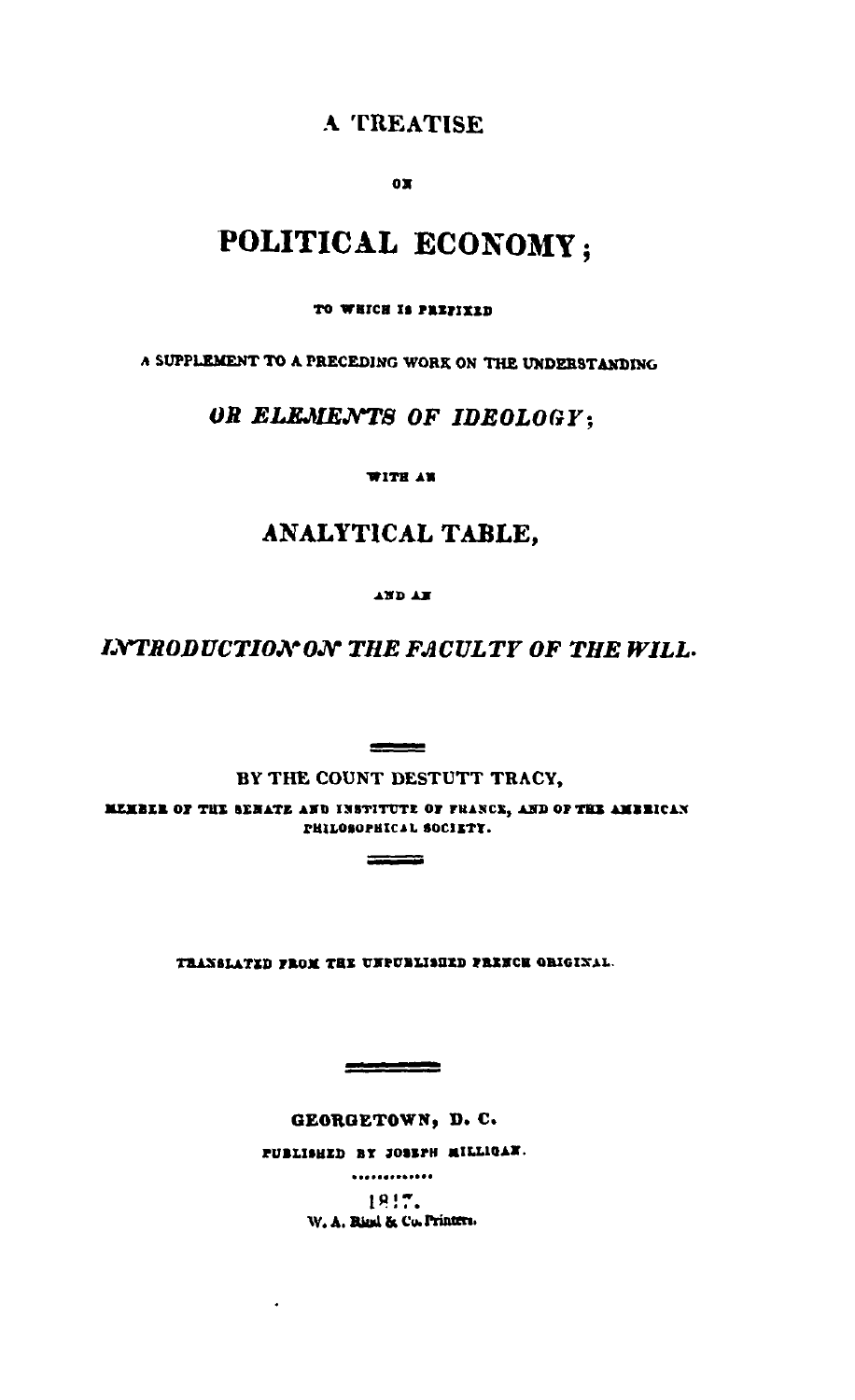#### FIRST PART

#### or THE

## TREATISE ON THE WILL AND ITS EFFECTS.

#### OF OUR ACTIONS.

### CHAPTER I.

Of Society.

The introduction which has been just read is consecrated entirely to an examination of the generation of some very general ideas; the casting of a first glance on the nature of that mode of our sensibility which we call the will, or the faculty of willing; and to the indication of some of its immediate and universal consequences.

We have therein seen summarily; first, what are inanimate or *insensible* beings, such as many appear to us, which may well exist for the sensible beings, which they affect, but which do not exist for themselves, since they do not percieve it; second, what would be the nature of beings feeling, but feeling every thing with indifference, so that from their sensibility no choice, no preference, no desire, in a word no will would result; third, what are those beings sentient and willing, such as all the animals with which we are acquainted, and especially as ourselves, but insulated; fourth, and in fine, what beings, feeling and willing in our way, become when they are in contact and in relation with other ani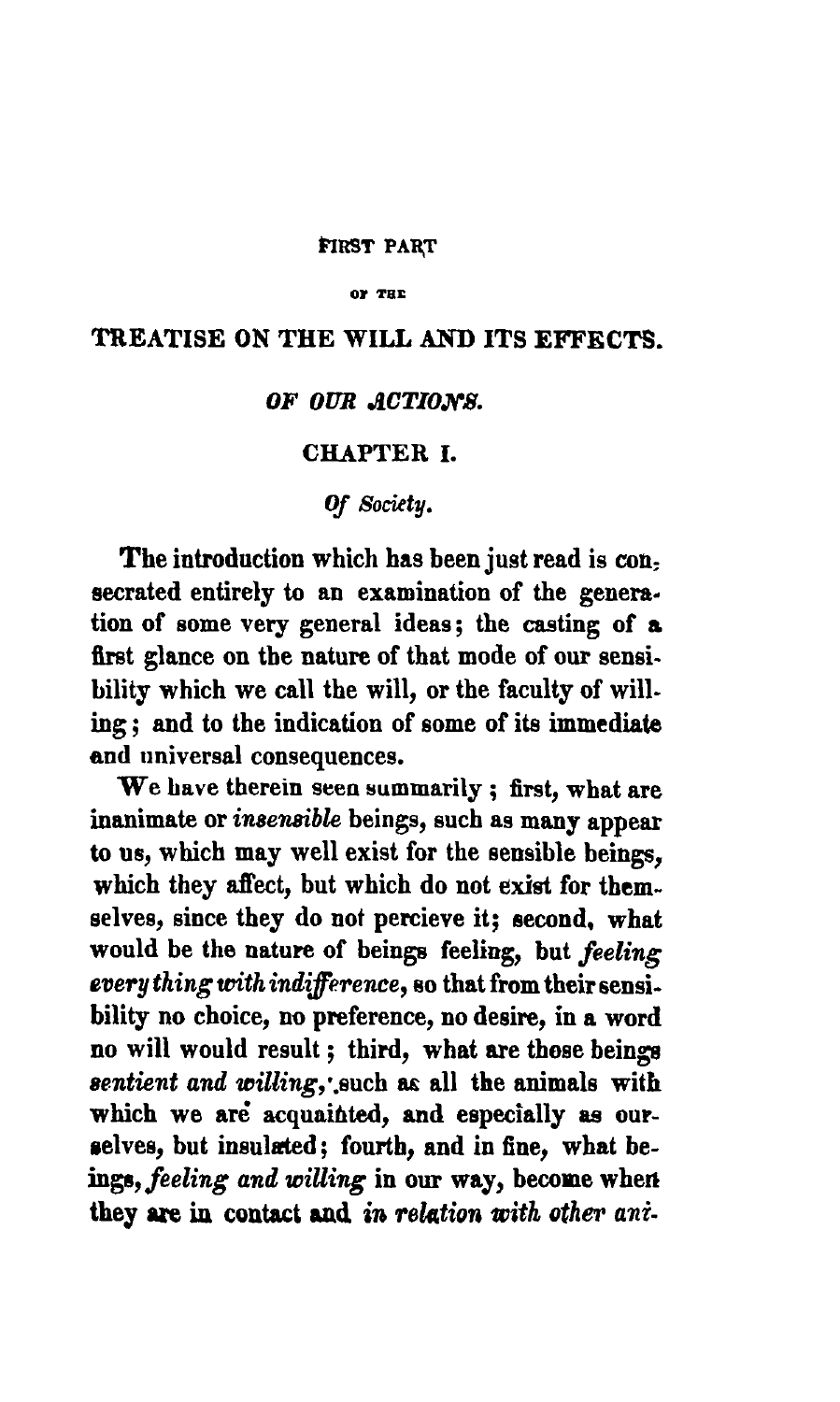*reals of their s*p*ecies* **si**m**ilar t**o **the**m**selves***,* **a**n**d with whom they can fully correspond.**

**These prelimin**a**ries were necessary***,* **that the reader** m**ight readily follow the series of** i**deas***,* **and clearly perceive the connexion***,* **of this second section of the elements of ideolo**g**y with that which precedes it. Bu**t **it would b**e **inconvenient***,* **in a treatise on the will***,* **to say** m**ore of bein**g**s not endowed with this intellectua**l **faculty; and it would not be less su***p***erfluous***,* **having** t**he human species** p**rincipally in vi**e**w**\_ **to occupy ourselves lon**g**er with bei**ng**s that should b**e **sentient and wi**ll**in**g*,* **but livi**ng **insulated.**

**Man** ca**nnot exist thus ; t**hi**s is proved by fi**l**e fact***,* **for w**e **have never seen in any corner of the world a**n **animal in the human form***,* **however brutish he** m**i**g**ht b**e*,* **which has no kind of re**l**atio**n **with any other ani**m**al of** hi**s own s***p***ecies : that is not less de**. m**onstrated by reasonin**g**. For such an individual***,* s**trictly s**p**e**a**ki**n**g***,* m**ay exist a**l**though very** m**iserably***,* **yet** ce**rtai**n**ly he could not** re**produc**e **himseff. That th**e **species** m**ay be perpetuated***,* **it is indispen**s**able that the two sexes should unite; it is even nece**ss**ary that the infant***,* p**roduced by their union***,* s**hould receiv**e **for a long time th**e **cares of hi**s **parents**\_ **or at least those of his** m**other. Now we are so form. ed that w**e **have all***,* m**o**re **or l**e**ss***,* **a natural and in**n**ate inclination** to **sympathy; that i**s **t***o* **say we all ex**p**erienc**e **pl**e**asu**re **f**rom s**haring our i**m**pression**s*,* **our aff**ec**tion**s*,* **our** s**en**tim**ents***,* **and those of our fellow creature**s**. Perhap**s **this inclination exis**ts **a**m**ong**s**t all a**n**imated bei**ng**s ;** p**erhaps eveh it is in us fro**m **th**e **ori**\_ **a consid**e**r**a**ble part of that** w**hich so** p**ower. fully attrac**ts **t**he **two** s**exes toward**s **e**a**chother. What**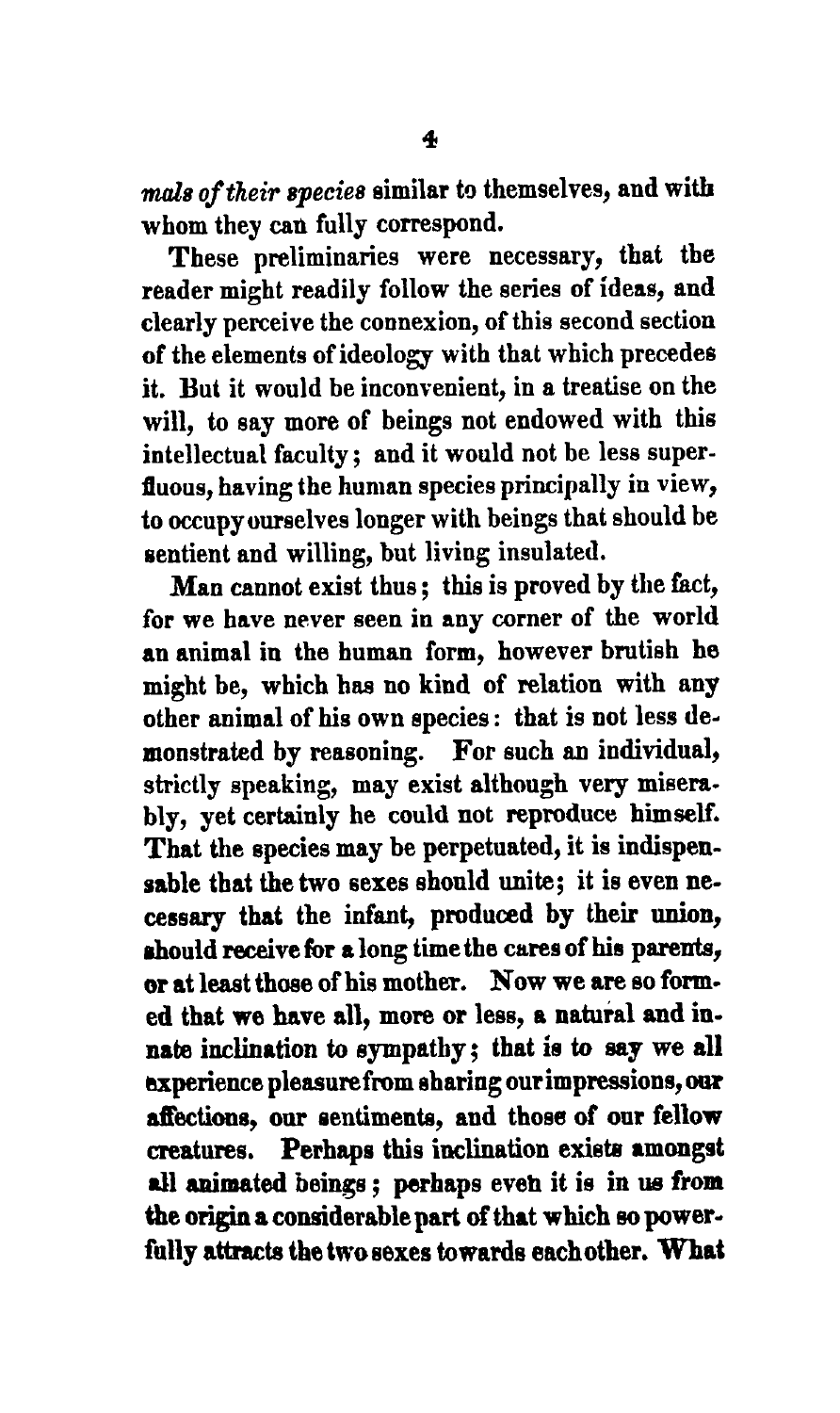**is certain***,* **is t**h**at it afterwards aug**me**nts it prodigiously. It is then impossible that approxi**m**ations, which our organization** r**enders inevitable***,* s**hould not develo**p**e in us this natural disposition to sympa. thy, fortify it by exercise***,* **and establi**sh **a**m**on**g**st us**  $\alpha$  **social** and moral relations. **so or**ga**nized***,* **that we for**m **judg**m**ents of t**h**at which** we **experience***,* **of that w**h**i**c**h we feel***,* **of t**ha**t which we see***,* **in a word of al**l **which affects us; we di**s**tin**g**uish the p**a**rts***,* **circ**um**stances***,* **causes and con**s**equences thereof; and this is to jud**g**e of it. It is then i**m**possible th**a**t we s**h**ould not soon be aware of the utility we may derive from the suc**c**our of our fellow b**e**ings***,* **fro**m **their assistan**c**e in our wants***,* **from th**e **concurrenc**e **of their will***,* **and of their force with ours***,* **anew reason why a**p**proxi**ma**tions***,* **fort**u**itous at first, should beco**me **durable and per**m**anent between us; th**i**s alsois what takes place always***,* **andevery whe**r**e. It is this also which always***,* **and every whe**re*,* **produces the admirable a**n**d wise invention of a langu**a**ge more o**r **less** p**erf**ec**t**, **but always as appears***,* **more** *c***ir**c**u**m**s**ta**nti**a**l***,* **and more capabl**e **of detailed explanations***,* **than that of any other animal. It is then the social state***,* **whi***c***h is our natural s**ta**te***,* **and that with whi**c**h we ought alone to occu**p**y ourselves.**

I **will** n**ot however in t**hi**s place consider s**oc**iety under a** m**oral** re**lation. I will not exa**m**ine how it developes**\_ m**ultiplies***,* **and co**m**plicates***,* **all ou**r **passions and a**ff**ections; nor what are the nu**m**erous duties it i**m**poses on us***,* **nor whence arises for us the funda**m**ental ob**li**gation of** re**sp**ec**ting the** co**nventions on which it** re**sts**\_ **and without w**hi**ch it cou**l**d not** s**ub**s**ist. The**se **are** re**searches which will be th**e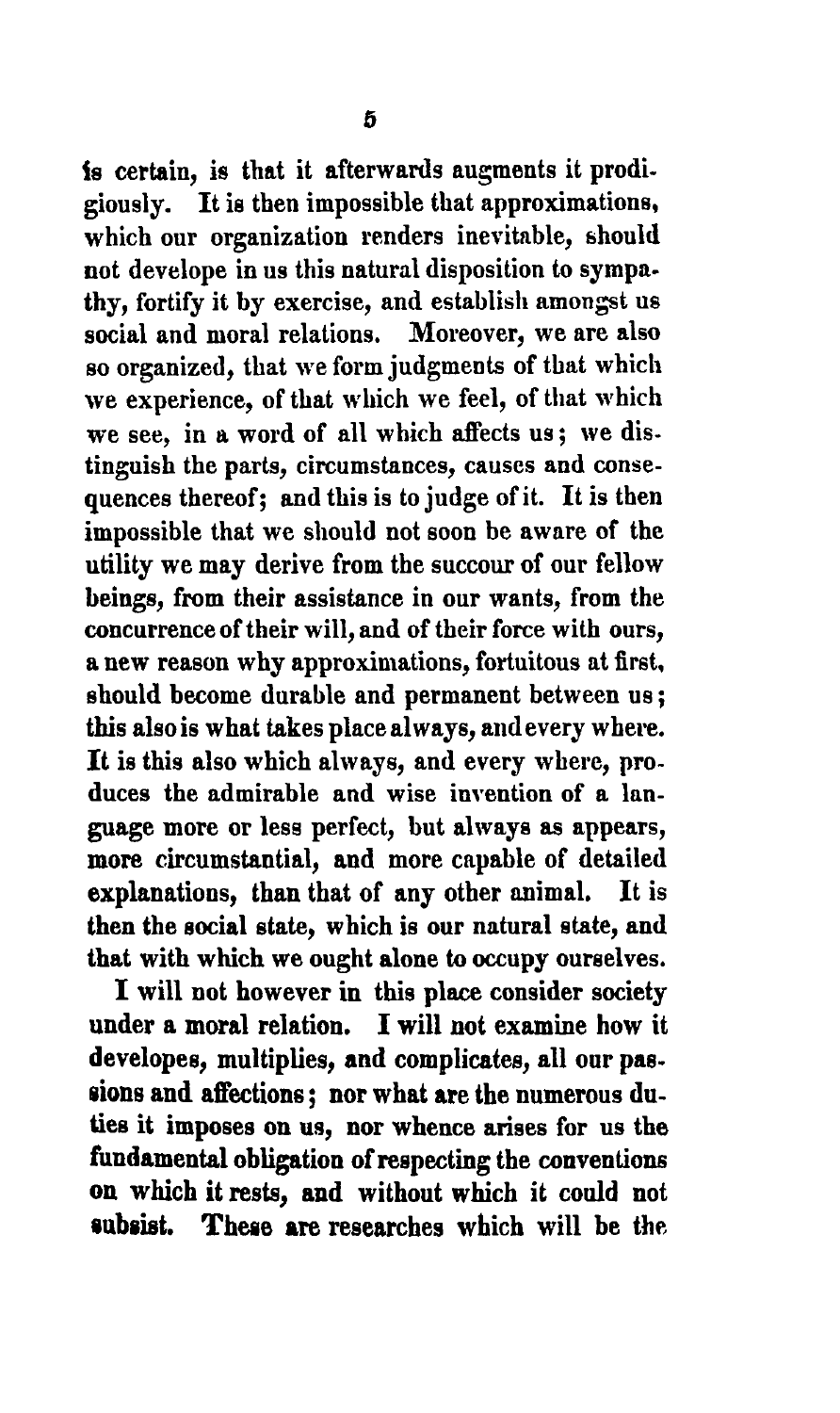object of the second part of this treatise. In this I shall consider the social state only under its economical relation, that is to say relatively to our most direct wants, and to the means we have of satisfying It is that which may lead us surely to estithem. mate the value and utility of all our actions, to judge of their merits by their consequences, and consequently of the merit of those sentiments which determine us to one action rather than another.

Now what is society viewed under this aspect? I do not fear to announce it. Society is purely and solely a continual series of exchanges. It is never any thing else, in any epoch of its duration, from its commencement the most unformed, to its greatest And this is the greatest eulogy we can perfection. give to it, for exchange is an admirable transaction, in which the two contracting parties always both gain; consequently society is an uninterrupted succession of advantages, unceasingly renewed for all its mem-This demands an explanation. hers.

First, society is nothing but a succession of exchanges. In effect, let us begin with the first conventions on which it is founded. Every man, before entering into the state of society, has as we have seen all rights and no duty, not even that of not hurting others; and others the same in respect to him. Tt. is evident they could not live together, if by a convention formal or tacit they did not promise each other, reciprocally, surety. Well! this convention is a real exchange; every one renounces a certain manner of employing his force, and receives in return the same sacrifice on the part of all the others. Security once established by this mean, men have a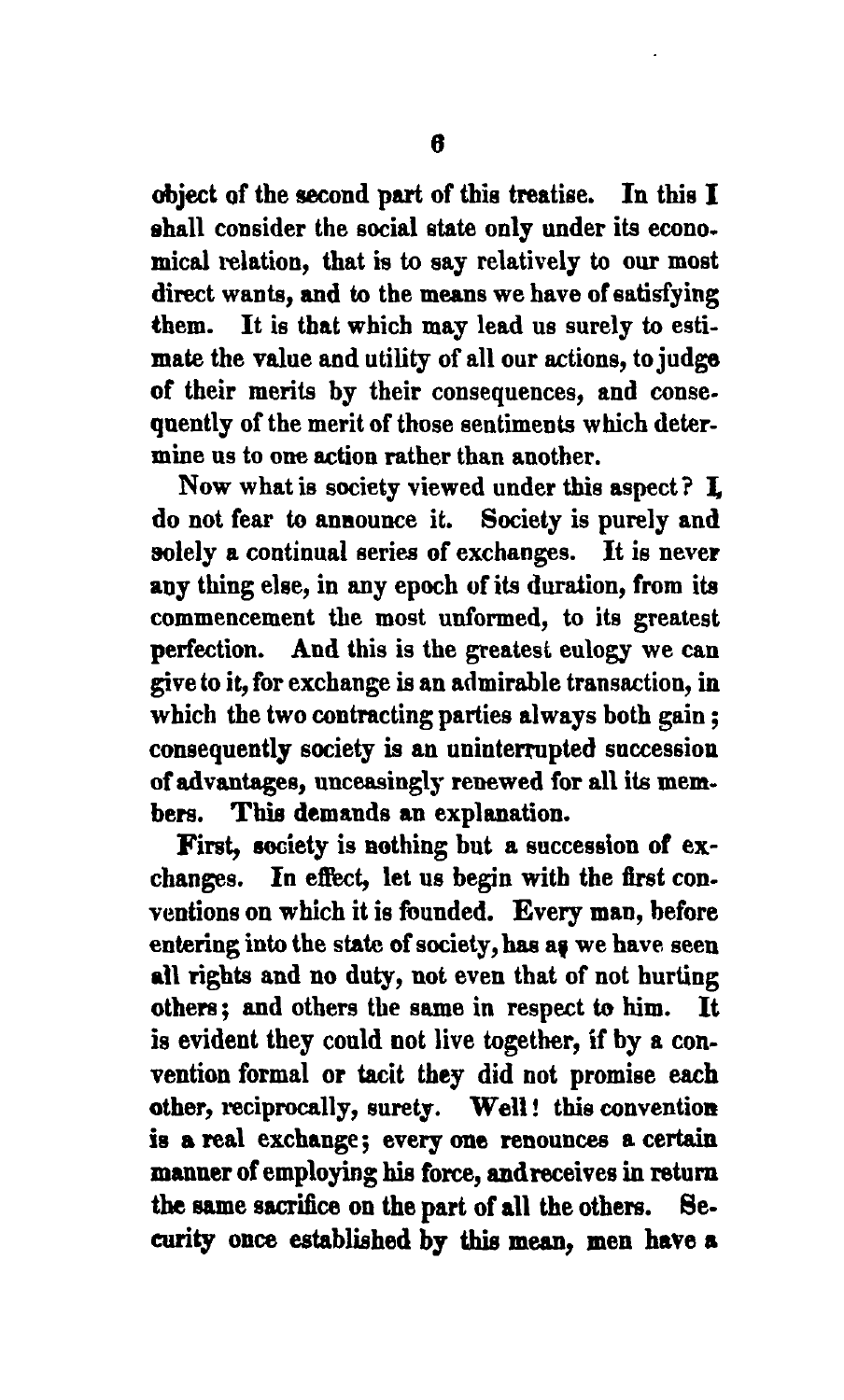m**ultitude of** m**utu**a**l relations which all arran**g**e the**m**. selves under one** \_**fthe three followin**g **classes : they consist either in renderin**g **a service to receive** a **salary***,* **or in barterin**g **some article of** m**erch**a**ndize against another***,* **or in executin**g **some work in co**m**mon. In t**h**e two first cases the exchan**g**e is** m**anifest. In the third it is not less real; for when several** m**en unite, to labour in common***,* **each makes a sacrifice to the others of what he cou**l**d h**a**ve done durin**g **the s**ame **time for his own particular utility; and h**e **receives***,* **for an equiv**a**l**e**nt**, h**is part of fi**le **co**mm**on utility resultin**g **from the common labour. He excha**ng**es one manner of occu**p**yin**g **hi**m**self ag**ai**n**s**t another***,* **which becomes more advantageous to him than the other would have been. then that society consists only in a continu**a**l succes**s**ion of exch**a**n**g**es.**

**I do not pretend to say that** m**en never render** \_**atuitous services. Far from** me **be the idea of denyin**s **benevolence***,* **or of b**a**nishin**g **it from their hearts ; but I s**a**y it i**s **not on this t**ha**t** a**ll the pro**\_e**ss of society reposes***,* **and even that the happy consequences of this a**m**iable virtue are much** m**ore i**m**portant under a** m**oral r**e**l**a**tion***,*\_ **of w**h**ich we** a**re not** a**t this ti**m**e spe**a**kin**g**, t**ha**n under the economical relation w**h**ich now occupies us. I add that if we ur**g**e th**e **sense of the wo**r**d exc**h**an**g**e, and if we wish***,* **as w**e **ou**g**ht***,* **to take it in all the extent of its signiflcation**\_ w**e** m**ay s**a**y with justice that** a **benefit is still a**n **exchan**g**e***,* **in which one sacrifices a portion of one***'***s property***,* **or of one***'***s ti**m**e***,* **to procure** a m**ora**l **plea-**

**. I***n***developingandexci**t**in**g**sym**pa**thy.**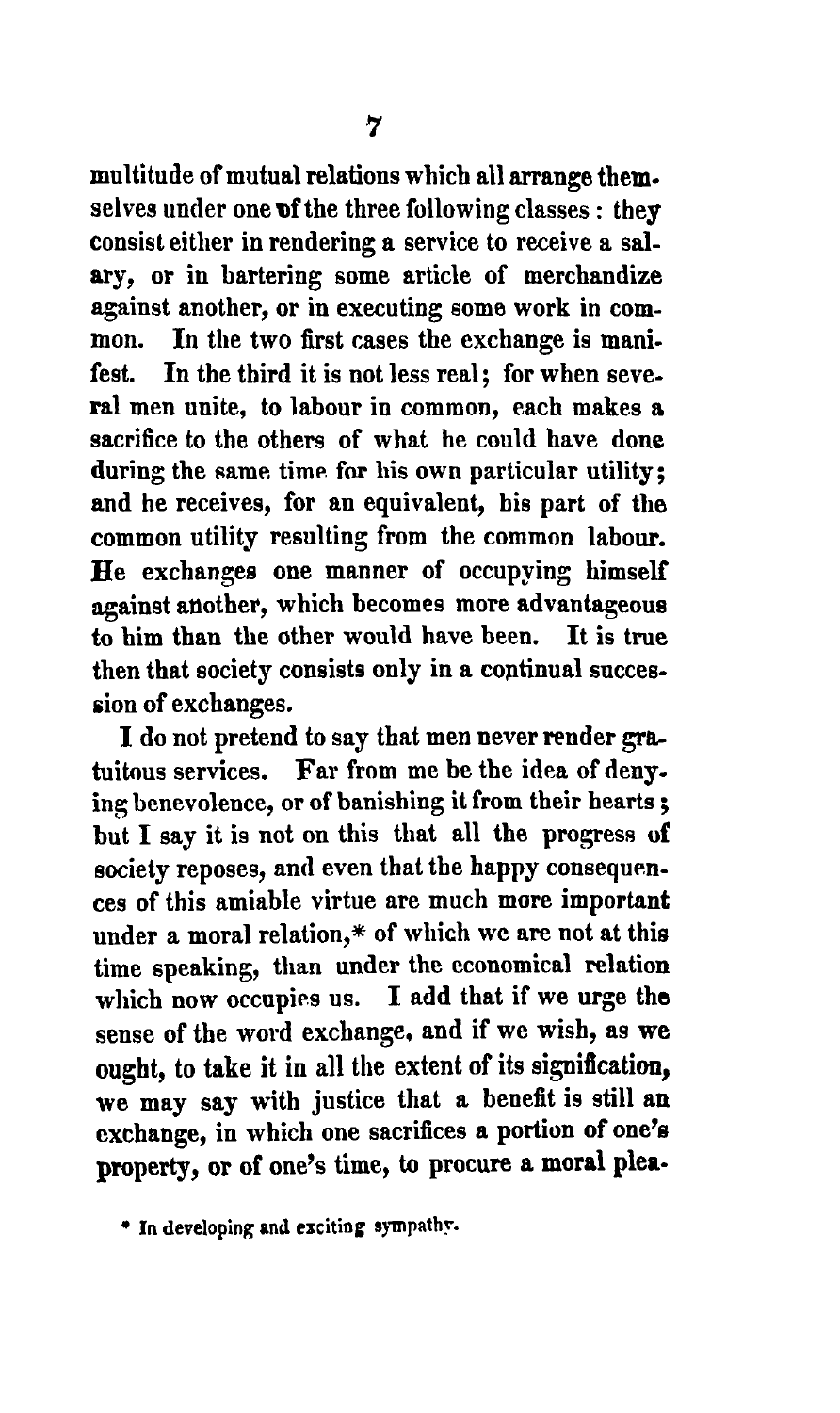**sure, v**e**ry liv**e**ly an**d **ve**ry **sweet***,* **that of ob**l**iging***,* **or to ex**e**mpt oneself fro**m **a pain ve**ry **aff**l**ictin**g*,* **th**e **sight of su**ff**ering; exact**l**y a**s **we employ a su**m **of money to procure an artificial** fi**re work***,* **which diverts***,* **or to free ourselves from something which inco**mm**odes us.**

**It i**s **equally true that an exchange is a transaction in which the two contra**ct**ing parties both gain. When**e**ver I make an exchan**g**e fr**e**e**l**y, and without constraint***,* **it i**s **because I desir***e* **th**e **thing I receive** m*o***re than that I give ; and***,* **on the contrary***,* **he with whom I bargain desi**re**s what I offer more than that which he r**e**nders** m**e. When I give** m**y labour for wa**g**es it is because I estee**m **the wages** m**o**re **than what I should have been able to produce by labourin**g **for mys**e**lf;** a**nd he who pays** m**e prizes mor**e **the services I render hi**m **than what h**e **gives** m**e in return. When I give a measure of wheat for a measure of wine***,* **it is becaus**e **1 have a superabundanc**e **of food and nothing to drink, and he with who**m **I treat is in the contrary case. When several of us agree to ex**ec**ute any labour wh**a**tsoever in co**mm**on**\_ **whether to defend** o**ur**s**e**l**ves against an ene**m**y***,* to **destro**y **noxious ani**m**a**l**s**\_ **to pres**e**r**v**e ourse**l**ves fro**m **th**e **ra. rag**e**s of the sea***,* **of an inundation***,* **of a conta**\_**on**\_ **or even to make** a **brid**g**e or a road***,* **it is becaus**e ea**ch of us prefers the particular utility which** w**ill r**e**sult to** h**im fro**m **it***,* **to what h**e **would have b**e**en ab**le to **do for** h**i**m**se**l**f durin**g **th**e **same time. W**e **are all satisfied in a**ll **these species of ex**c**h***s***.u**g**es**\_ e**v**e**ry on**e **fi**n**ds his adv**a**nta**ge **in th**e **arran**geme**at proposed.**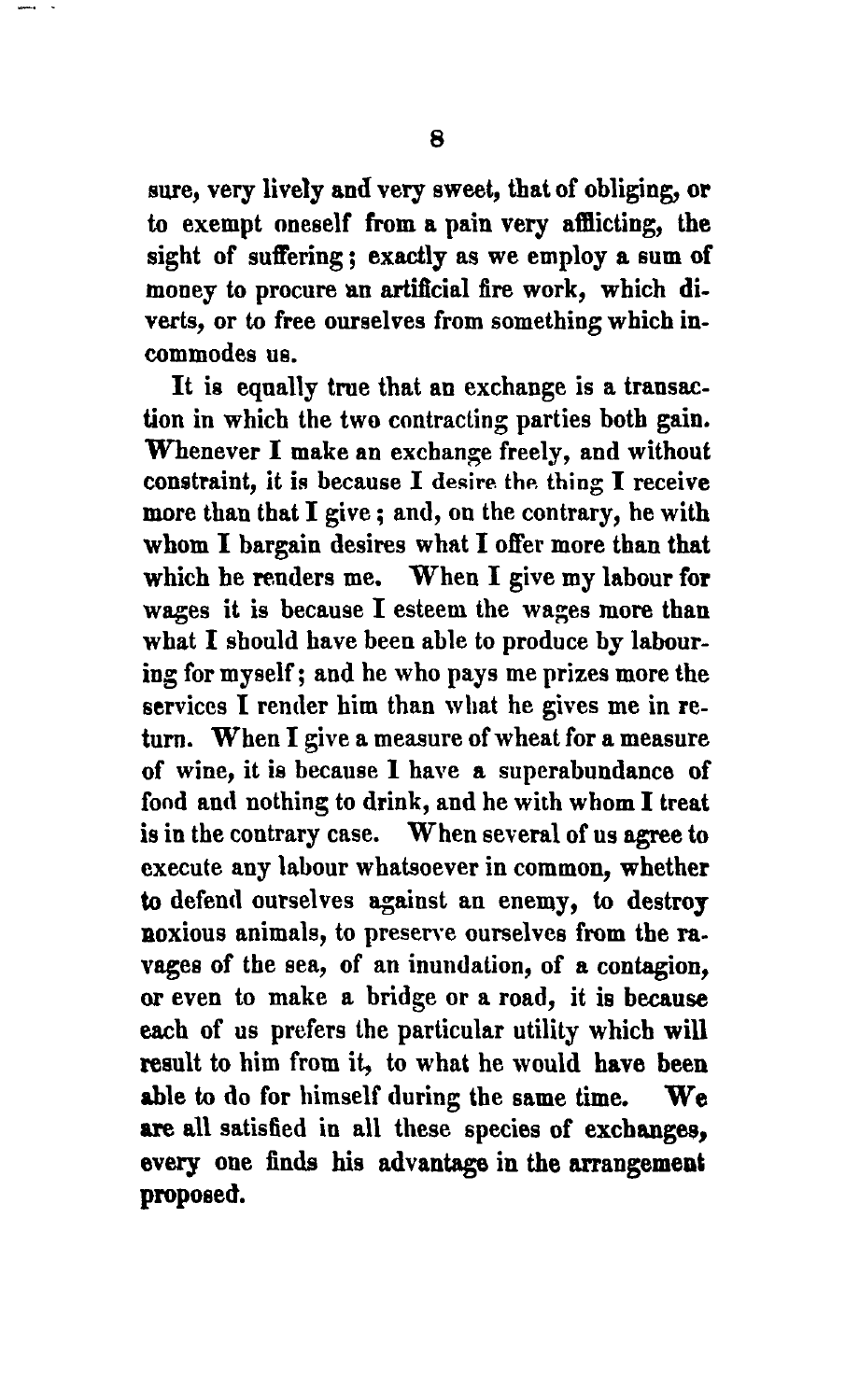**In tru**t**h it is possibl**e **that, in an** e**xchange***,* **on**e **of the contractors, or** e**ven both***,* **may hav**e **been wron**g **to d**e**sire the b**a**rgain which th**ey **conclud**e**.- It is possibl**e **they** m**ay Kive a thin**g**, which they will soon re**\_**'et***,* **for a thing which they wi**l**l soon cease to value. It is possible***,* **also***,* **that one of the two** m**ay not have obtain**e**d for that which he sacrifices as** m**uch as he** m**i**g**ht have asked***,* **so that h**e **will s**uff**er a relativ**e **loss w**h**ile the other** m**akes an exag**g**erated** g**ain. But these a**re **particular cases whi***c***h do not belon**g **to fi**l**e nature of the t**ra**nsaction. And it is not l**e**ss true that it is the essence of fre**e e**xchan**g**e to b**e **advanta**g**eous to both parties ; and that th**e **tru**e **utility of society is to render possibl**e **amon**g**st us a** m**ultitude of si**m**ilar ar**ra**nge**m**ents.**

**It is this innu**m**erabl**e **crowd of sma**l**l particular adv**a**ntages***,* **un**c**easin**g**ly arising, which co**m**poses the** g**en**e**ral good***,* an**d which produc**e**s at len**g**th th**e **wonde**rs **of perfected s**oc**iety***,* **and th**e **im**m**ense diffe**re**nce we see between it aud a soci**e**ty i**m**p**er**f**ec**t or almost null***,* **such** as **exists a**m**ongst sava**g**es. It is not i**m**proper to direct our** a**ttention for some ti**m**e to this** p**icture***,* **which does not** s**uffici**e**ntly** s**t**r**ik**e **u**s **be**. **cause we a**re **too** m**uch accus**tom**ed to it.**

**What** is it in effect which a country ancient-<br>
civilized offers to our contemplation? The ly civilized offers to our contemplation? **fields ar**e **cleared and cleaned***,* **freed f**rom **the lar**g**e ve**g**etables which ori**g**inal**l**y covered the**m**, rid of noxious plan**ts **and animal***s,* **and in eve**ry **re**s**pect p**re**p**a**red** to **receive the annual ca**re**s of the cu**l**tivator. The** m**arshes a**re **drained. The s**ta**gnant w**a**. t**e**r**s **which occupied it have ceased to fill the air with pe***s***tilential vapour***s***. Issues ha**v**e been opened for**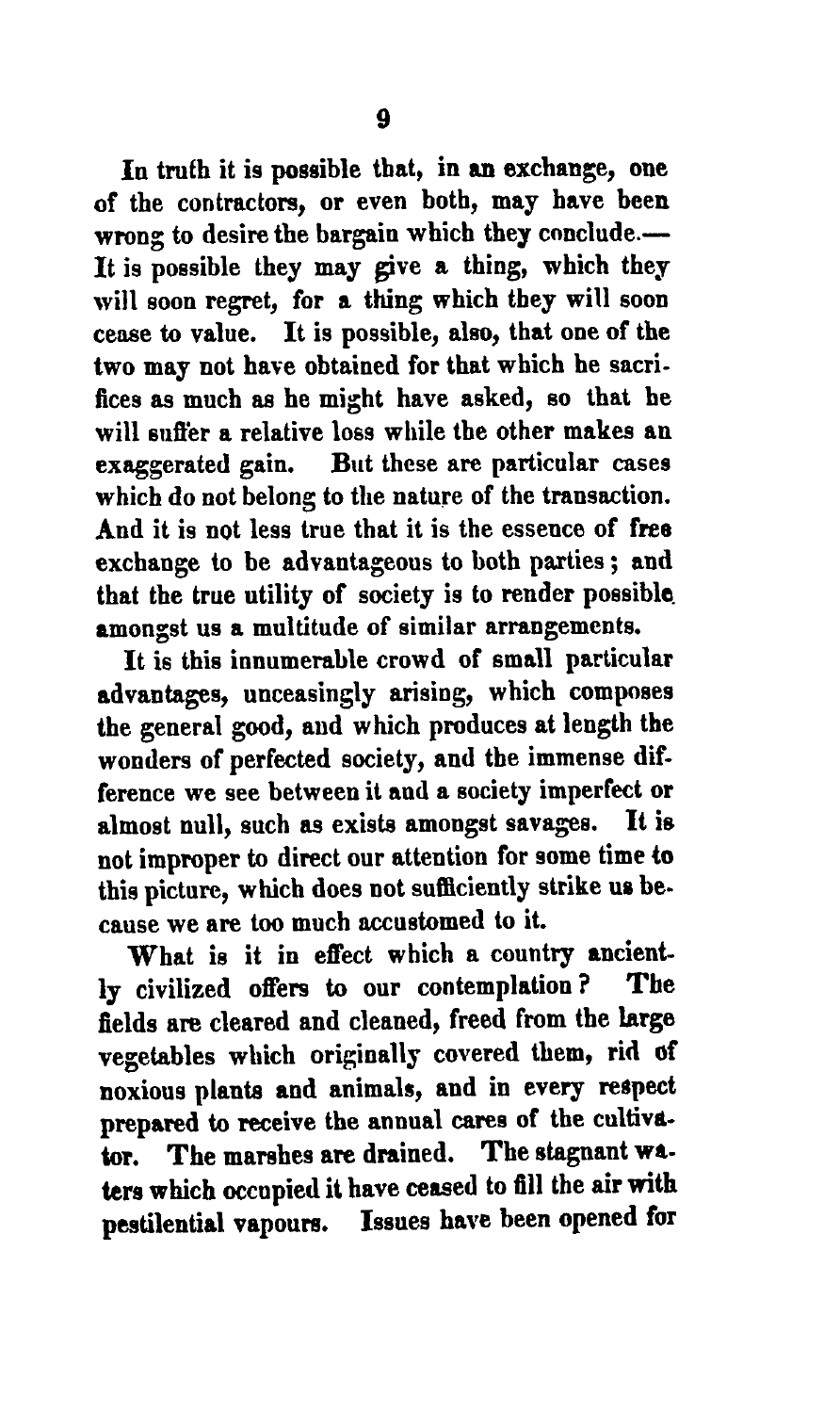**th**em**, o**r **th**e**ir extent has been circumscribed ; and the land**s **which the**y **inf**e**ct**e**d have becom**e **abundant pa***s***tur**e\_ **or us**e**ful reservoirs. The asperitie***s* **of the** m**ountains have b**ee**n l**e**ve**l**l**e**d ; their ba**s**es hav**e **been** a**ppropri**a**ted to th**e **w**a**nts of culture ;** the**ir p**a**rts l**e**ast accessibl**e*,* e**ven to th**e **r**e**gions of** e**tern**a**l snow***,* **hav**e **b**ee**n destined to th**e **nourish**m**ent of nu**m**erous a**ec**ks. Th**e **forests which have b**e**en p**e**rmitted** to **r**e**m**a**in hav**e **not continued i**m**p**e**netrabl**e : **Th**e **wild be**as**ts which retired** to **th**e**m have be**e**n pursu**e**d and almost destroyed ; the wood which th**e**y p**ro**duc**e **h**as **be**e**n withdrawn** a**nd pr**ese**rv**e**d, the cutting** t**he**m **h**as e**ven b**e**en subject**e**d to period**s **the most favourabl**e **for th**e**ir reproduction:** a**nd the care bestow**e**d on them a**l**most ev**e**ry wh**e**r**e **i**s e**quiv**al**ent** to **a speci**e**s of cu**l**ture***,* a**nd** has e**ven been som**e**times** e**x**te**nd**e**d** to **a most dilig**e**nt cultur**e**. The running w**aters **which trave**rs**e** a**ll these land***s* **have, H**ke**wise***,* **no**t **r**em**ain**e**d in their primit**i**ve** s**t**ate : **The gr**ea**t riv**ers**, hav**e **b**ee**n cle**a**r**e**d of** a**l**l **th**e **obstacl**e**s whi**c**h ob**s**truc**te**d their cou**rse **; they have been con**t**tn**e**d by dikes** a**nd quays, when this h**as **been n**ec**es**s**ar**y**; and their banks have been disposed in such a** m**anner** as **to form co**mm**od**i**ou**s **por**ts **in convenient situations.**-- **The cour**s**e o**r **st**re**a**m**s less considerable has been r**eq**train**e**d for workin**g m**ills and** e**ther** m**achine**s*,* **or diverted** to **irrigate** declivities which needed it, and to render them productive. On the whole surface of **render** them **productive. the land** h**abi**ta**tions have be**e**n** co**n**s**truc**te**d fro**m **distanc**e **to di**s**t**an**ce***,* **in favou**ra**ble positions, for the u**se **of t**h**ose who cultiva**te **the** \_**round and at**te**nd to it**s **produc**e**. Th**e**s**e **habitations hav**e **b**ee**n** s**ur-**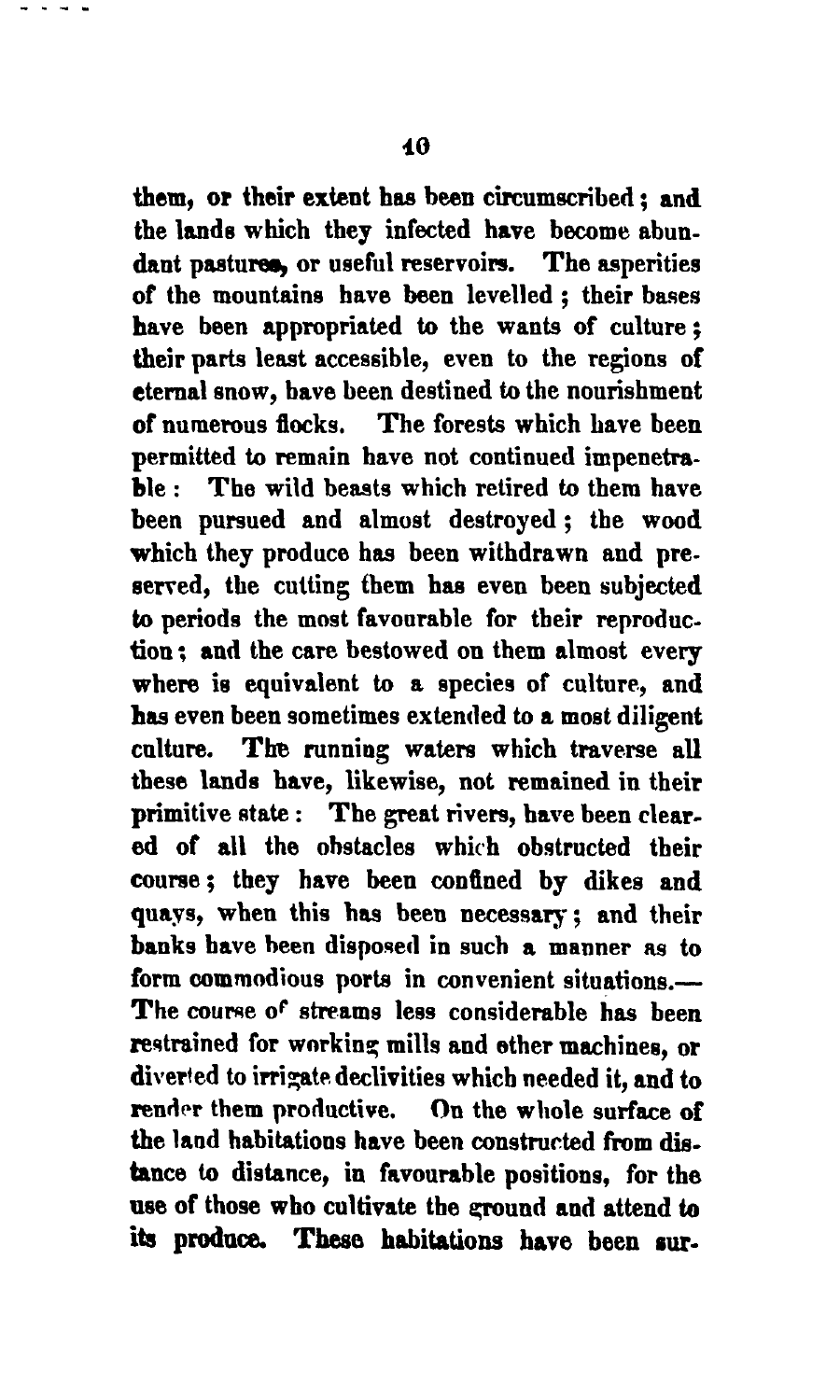**rounded wit**h **enc**l**osures and plantations***,* **that render them more a**g**reeabl**e **and more us**c**?**al**. Roads** h**ave been made to** g**o** to **t**h**em and to take away th**e **produce of** t**he earth. In points wh**e**re several different interests have co**n**centrated, and where other** m**en have become sufficiently necessary to the service of the cultivators***,* **to be able to subsist on the wa**g**e**s **of their labour***,* **h**a**bitations have be**e**n multiplied and made conti**g**uou**s*,* **and** ha**ve** f**or**m**ed villa**g**es and s**ma**l**l **towns. On th**e **banks of l**a**r**\_ **rivers***,* **and** o**n t**h**e shores of ti**l**e** s**ea***,* **in points in which th**e **interests of severa**l **of t**h**ese** to**wns ha**v**e coincided***,* **lar**g**e cities have been built ; which have th**e**ms**el**ves i**n **time .**\_**iven bi**r**th to** a **still g**rea**t**e**r one***,* **v***,***hich has beco**m**e the**ir **ca**p**ita**l **and their co**mm**on** *c***entre***,* **because it has been found the most favourably** s**ituated to unite all the ot**h**e**r**s***,* **and to be provisioned and defend**e**d by them. Finally, all thes**e **towns com**mu**nic**a**te with each other***,* **with the nei**g**hbourin**g **seas, and with for**e**ign countries***,* **by means of bridges***,* **causeways***,* **cana**l**s***,* **in which th**e **whole of hu**m**an indust**r**y is disp**l**ayed. Such are the obj**e**cts which strike us at ti**l**e first aspect of a country where** m**en ha**v**e exe**r**ci**s**ed a**ll **t**he**ir pow**e**r***,* **an**d **have appr**o**pri**ate**d it to themselves for** a l**o**llg **time.**

**If we penetrate the inte**ri**or of their h**a**bita**ti**on***s* **w**e **t**h**ere find an im**m**ense number of useful ani**m**als**\_ **rais**e**d***,* **nourished***,* **made obs**e**quious, by man***,***--**m**ultip**l**ied by** h**i**m **to** a**n inconc**e**ivab**l**e point ;** a **prodi- \$ious quantity of necess**a**ries of every sp**ec**ies, co**rn**modifies***,* **furniture***,* **utensi**l**s***,* **instruments***,* **c**l**othin**g\_ **articles***,* **raw or** m**anufactured***,* m**etals***,* **necessary or p**r**ecious** \_ **fin**a**lly**\_ **whatever m**a**y sooner or later con-**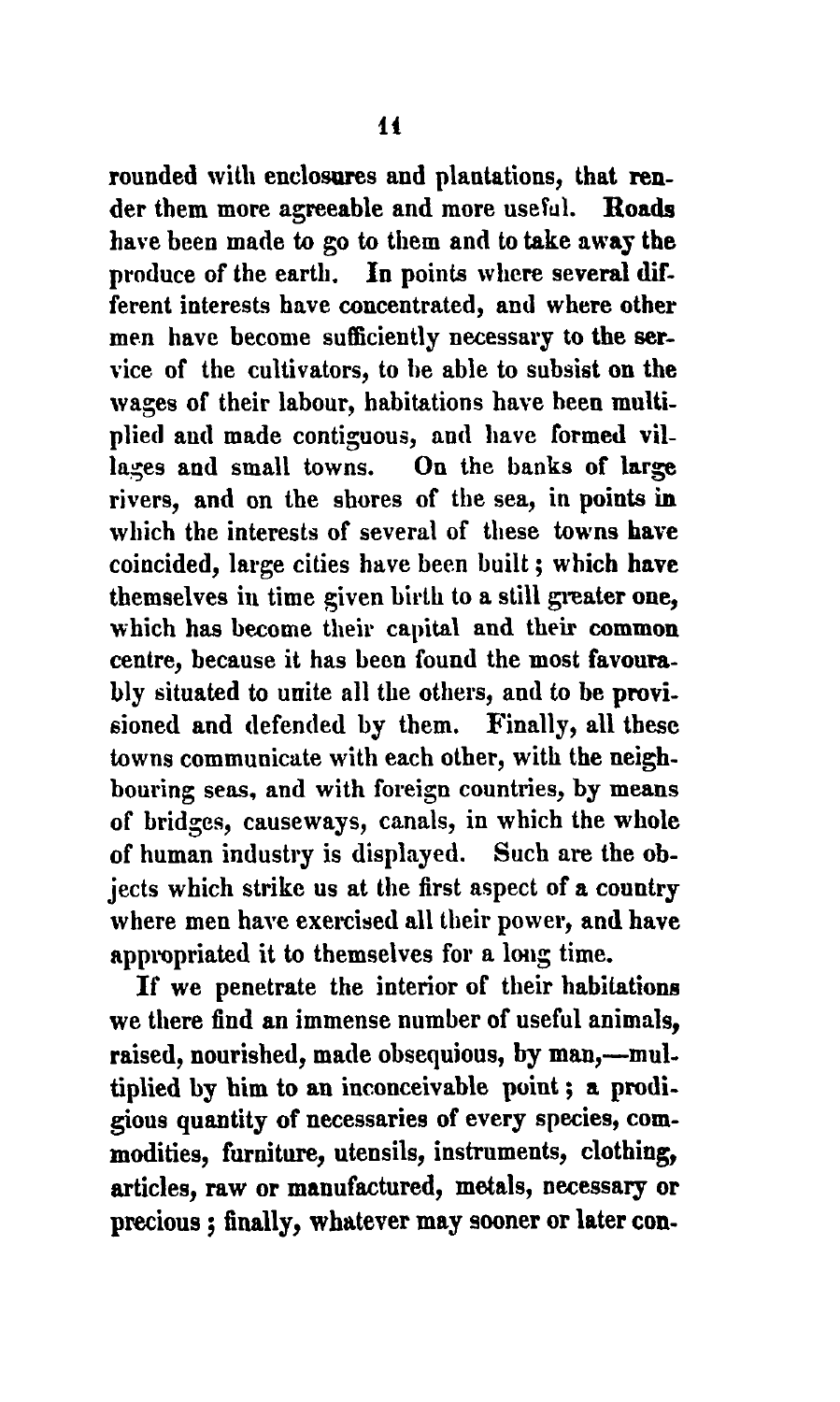**tribute to the satisfaction of our wants. We** a**dmi**re **there above** a**ll things, a population really astonish**. **i**ng*,* **all the i**n**di**v**iduals of which have the use of a perfected** l**anguage***,* **hav**e **a reason developed to a certain point,** ma**nners su**m**cientiy softened***,* **and an industry sufficie**n**tly inte**ll**igent***,* **to live in such great numbe**rs **near to one anoth**er\_ **and a**m**on**g**st whom in** g**eneral the poorest are succoured***,* **th**e **weakest defended. We re**ma**rk***,* **with still** m**ore surprise***,* **that many'of these men have attained a degree of knowled**g**e very difficult to** be **acquired***,* **that they possess an infinity of a**g**reeable or useful arts***,* **that they** a**re acquainted with many of the laws of nature***,* **of which they k**n**ow** to **ca**l**c**ul**ate rite effects***,* **a**n**d t**u**rn them** to **their adv**a**nta**ge*,* **that they have even h**a**d** a **g**l**i**mp**se of the most difficu**l**t of al**l **sciences***,* **since they a**re **able to distin**g**uish***,* **at least in part***,* **the** *t***rue interests of the species in g**e**n**e**ral***,* **and in particular t**h**o**s**e of their** s**oci**e**ty,** a**nd its** m**e**m**b**e**rs ; that in consequence they have co**n**ceived** l**aws often just, institutions tolerably wise***,* **and cre**a**ted a number of es. tablish**m**ents pro**p**er fo**r **spreadin**g **and sti**l**l increasing instruction and inte**ll**igence ; and fina**ll**y***,* **that not content with h**a**ving thus in**su**red interior prosperi**t**y they have exp**l**o**re**d t**h**e rest** o**f the ea**r**th***,* **es**tab**li**s**hed relatim**m **with for**e**ign n**a**t**i**on**s\_ **and p**r**ovided fo**r **their security fro**m **without.**

**What an im**m**ense accumulation of** m**eans of wel**l **bei**n**g**! **What p**ro**digious resu**lts **fro**m **that part of the l**a**bou**rs **of our predeces**s**ors***,* **which h**as **not been i**m**medi**atel**y necessary to the support of their exis**. **te**n**ce***,* an**d which ha**s **not be**e**n** a**nni**hila**ted with the**m! **The i**m**agination even is** as**tonished; and**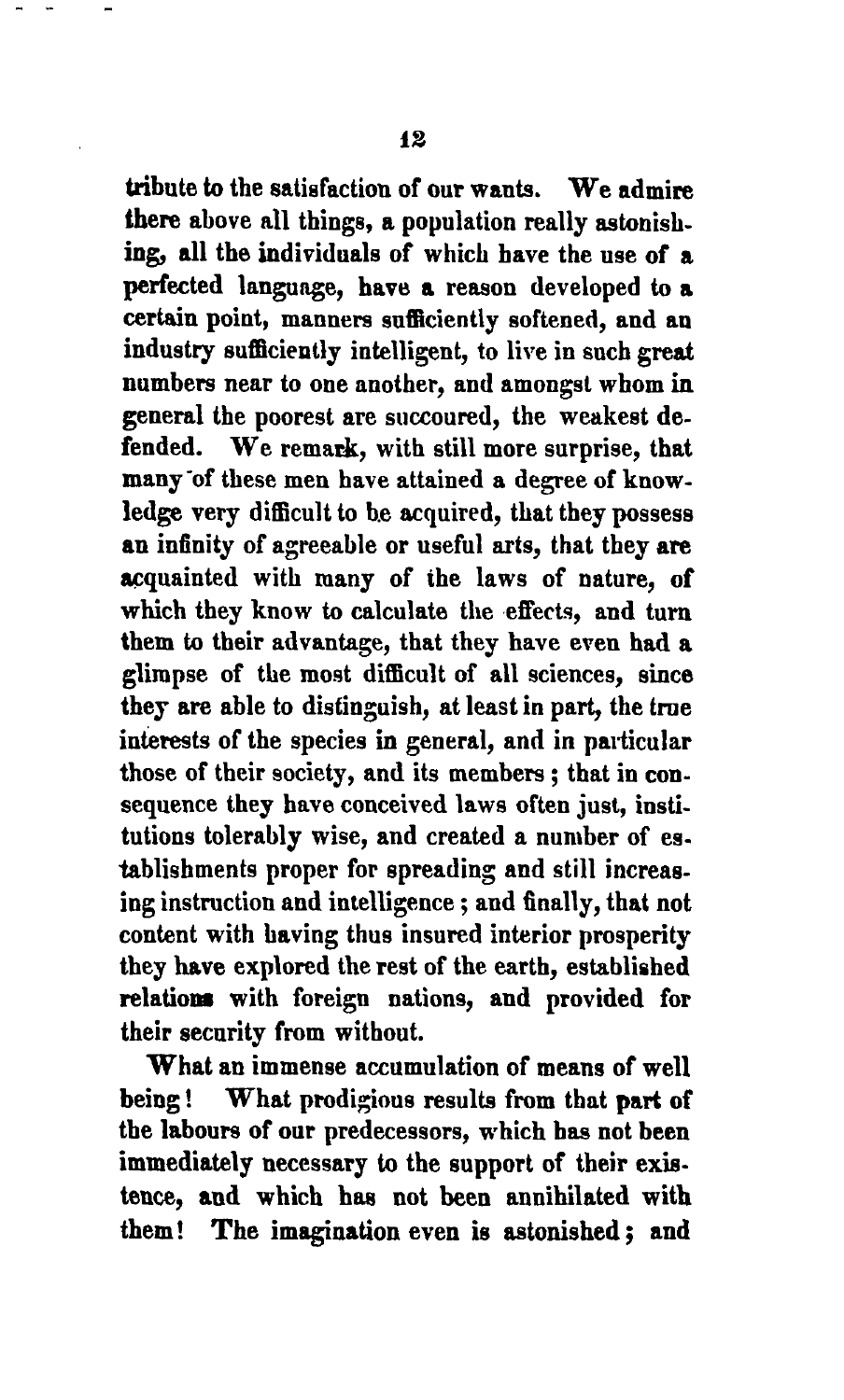tile **m**o**r**e **so t**he m**o**re i**t refl**ect**s** on **it***,* **for w**e **sho**ul**d con**s**id**e**r t**ha**t many of t**hese w**orks** are **li**t**tle dura**b**l**e*,* **t**ha**t t**he **most so**l**i**d ha**v**e bee**n m**a**ny tim**e**s r**e**n**ewe**d iu t**ile c**ours**e **of a**ge% an**d t**ha**t t**here **i**s **sc**ar**c**e**l**y **on**e **which does not require continual care and mainte-<br>
<b>nance for its preservation.** We must observe that **nance for its preservation. of t**hese w**on**ders **t**h**a**t wh**ic**h **s**tr**ik**e**s ou**r **att**e**n**t**ion is** not the most astonishing; it is, as we say, the ma-<br>terial part. But the intellectual part, if we may so **h**Eut the intellectual part, if we may so selves, is still more surprising. It has **exp**re**ss ours**el**v**e**s, is s**t**ill more** s**urp**r**i**s**in**g**. I**t **h**a**s** a**l**w**ays** be**en** m**uc**h **mor**e **diff**i**cul**t **to l**e**arn***,* a**nd to discover***,* **than** t**o ac**t **in cons**e**qu**e**nc**e **of** w**hat** w**e kno**w**. T**he fi**rs**t **st**e**ps***,* **esp**e**cially in t**he c**areer of inv**e**ntion**, a**re of extre**m**e di**ffic**u**l**ty. T**ile l**a**b**our** wh**i**c**h** ma**n h**a**s** be**en o**b**li**ge**d to p**e**rfo**r**m on** h**is o**w**n intellectu**a**l facul**t**i**e**s***,* **t**h**e immensit***y* **of t**h**e** r**e**s**earch**es t**o** w**hic**h **he** has **been forc**e**d to have recour**s**e***, t*h**at of** t**he obs**e**rvations** h**e has** bee**n obli**g**ed to col**l**ec**t*,* **have cos***t* **hi**m m**uc**h **mor**e **ti**m**e** a**nd pain**s **than** al**l** t**h**e **work**s **he has been a**b**le to execute in consequence of th**e **p**r**o**g**r**ess **of** h**i**s **und**e**rs**t**andin**g**.** F.**inall**y*,* we **must r**e**mark that the effor**t**s of** m**en***,* **for the a**m**elioration of t**he**ir lot***,* **have never been nearly as** w**ell direct**e**d a**s **they mi**gh**t have be**e**n***,* **that al**w**ays** a g**re**a**t portion of t**h**e human po**we**r** h**as be**e**n e**m**ployed in hinderin**g **t**he **pro**g**re**ss **of th**e **oth**e**r***,* **th**at **this pro**g**re***a*s has been troubled and interrupted by all the great **diso**r**ders of nature and of** s**oci**e**ty; and** t**hat** m**any ti**mes **per**h**ap**s **all h**u **been lost and des***t***ro**ye**d***,* **even** t**h**e **kno**w**led**g**e acquired***,* **even the c**a**p**a**cit***y* **of re-**c**o**mm**e**nc**in**g **tha**t w**hi**c**h h**a**d been** a**lready don**e**.** T**hese l**a**t**te**r con**s**ide**ra**tions mi**g**h**t **be**c**o**me **dis**e**oura**#**n**g**. Bu**t w**e s**h**all** s**ee** e**l**sewh**e**r**e by how**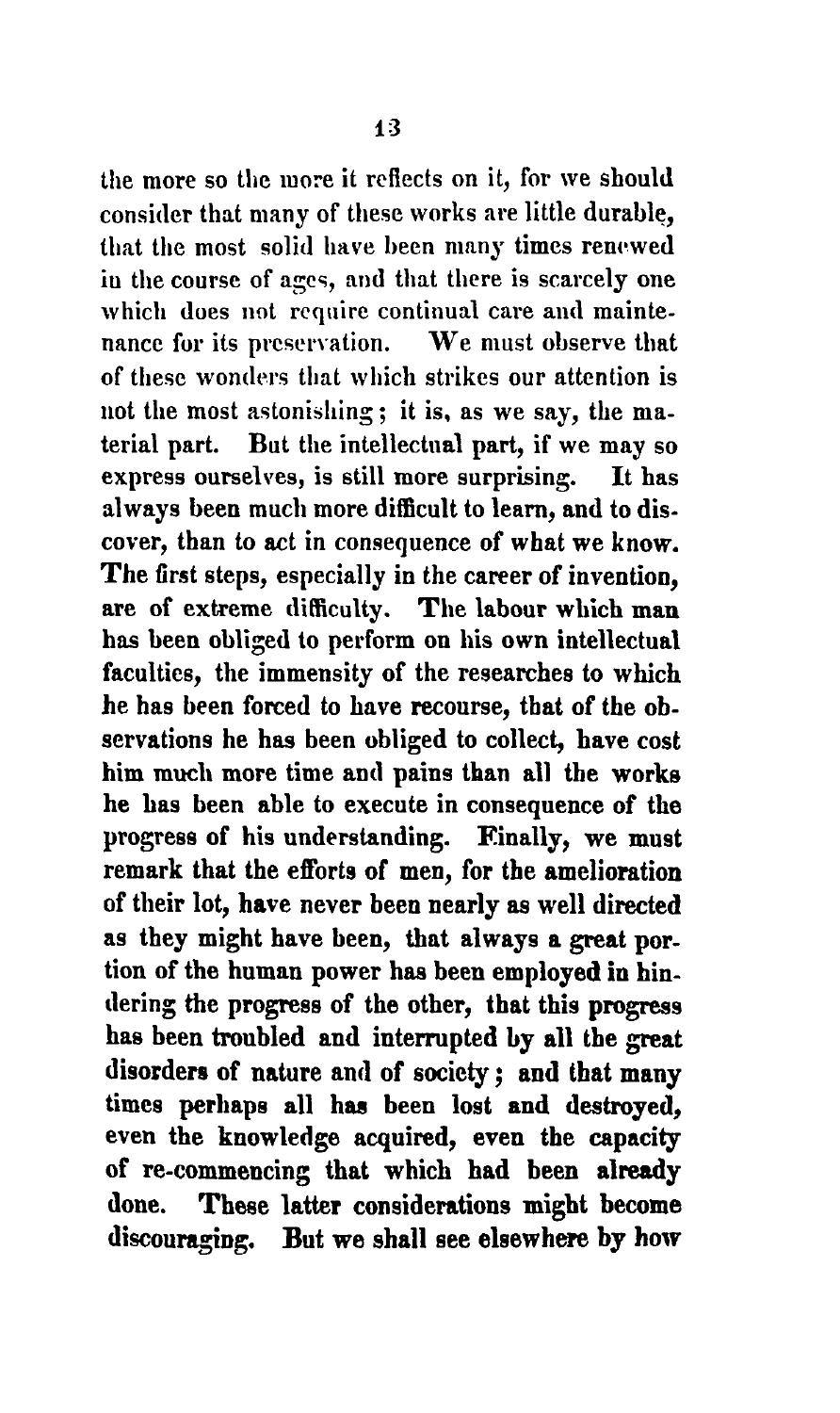m**any reasons we ou**gh**t to** he **assured a**.\_a**inst the fear of such misfortu**n**es in future. We will also ex**am**ine to** \_**.***,***'hat point t**h**e pro**\_**ss of th**e **speci**e**s***,* **take**n **i**ll **mass***,* a**ug**me**n**t**s t**he **happiness of individuals***,* **a condition** ne**c**e**ssa**r**y to enable u**s **to rejoice at it. But** a**t this mome**n**t let it suffice to have shown t**h**e prodi**g**ious power whic**h me**n acqu**i**re when united ; w**h**ile separated t**h**ey can with difficulty sustain the**i**r miserable existence. Smith***,* **if I a**m **not** m**i**s**tak**en*,* **is the first who has** rema**rk**e**d that** ma**n alone** ma**kes exchanges***,* **properly spe**a**kin**g**. S**ee **h**i**s admirable chapter,** 4**t**h **of th**e *t***st book of** h**is treatise on the wealth of nations. I** re**gr**e**t th**a**t in**\_**'e**ma**rki**n**g t**h**i**s **fact he ha**s **not sought its caus**e **with more curiosity. It wa**s n**ot for th**e au**thor of t**he **theory of** m**or**al **senti**m**ents to** re**g**a**rd a**s **useless a scrutiny of the operations** o**f our understandin**g**. His success and his f**a**ul**ts **ou**g**ht to have** c**o**n**tributed equally** to ma**k**e **hi**m **think the co**n**trary. Notwiths**ta**ndin**g **this ne**gl**igenc**e **his assertion is not the less true. We clearly see certain animals execute labours which con**c**ur** t**o a co**mm**on end***,* **and which** to **a certain point appear to have bee**n **concerted; or fight for the possession of what they desire***,* **or supplica**te **to ob**ta**i**n **it ; hut not**h**in**g a**n**n**ounc**e*s* **that they** re**all**y **make forma**l e**x**c**hang**e**s. The reason***,* **I think***,* **is that they have not** a **langu**a**ge sufficiently developed to enable the**m **to** m**ake express conventions ; and this***,* **I think***,* **pro***c***eeds (**a**s I have explained in** m**y second volu**m**e**\_ **arti**c**le of interje**c**ti**o**n**s*f***-.and i**n m**y ti***n***t***,* **o**n **the subje**c**t of sig**n**s***,***) fro**m **th**eir **bein**\_ **incap**a**bl**e **of sutBci**e**nt**ly **decompo**s**in**\_ **their ideas***,* **to generalise**\_ **to abstra**c**t***,* a**nd to express**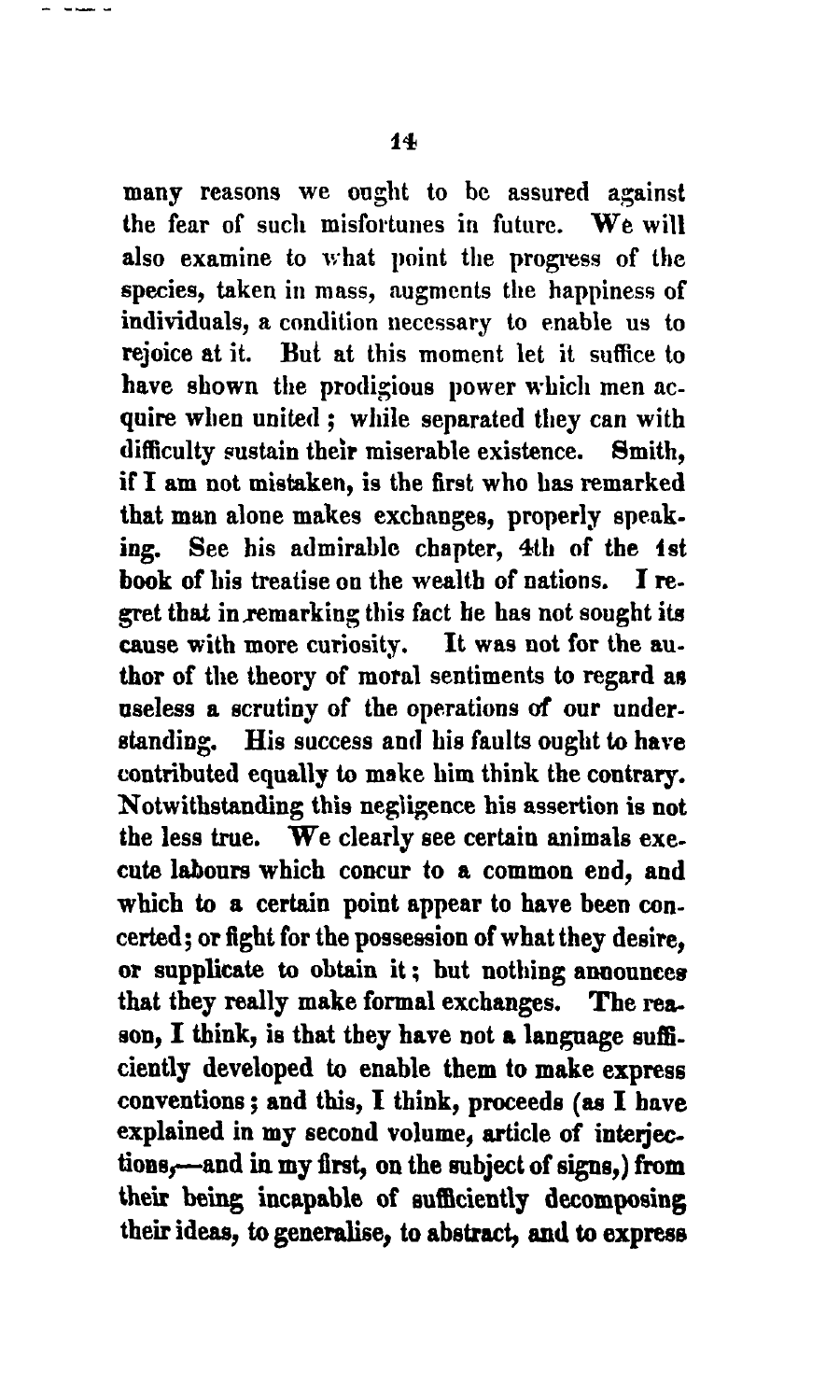**t**h**e**m **s**e**p**a**rat**el**y in detai**l*,* **a**n**d i**n **th**e **for**m **of a pro. position** \_**whe**n**ce it** h**appe**n**s that t**h**ose** o**f w**h**ic**h **they a**re **susceptible***,* **are all particular***,* **co**nf**used with their att**r**ibu**t**es***,* **and manifest themselves in** m**ass by i**n**te**l**jections***,* **which ca**n **explain nothin**g **explicitly. M**a**n***,* **on th**e **contrary, who h**a**s the i**n**tellectual means which are wantin**g **to the**m **is naturally led to avail himself** o**f the**m*,* **to make conventions with his fe**l**low bein**\_**. They make no exchanges, and he does. Accordingly he alone has a real soci**e**ty; for** *commerce is* t*he whole of* **s***ociety,* a**s labour is the whole of riches.**

*W***e** *c*a**n scarcely conceive at first t**h**at th**e **gr**e**at effects***,* **which we** ha**ve just described, have no other cau**s**e than the sole recipr**oc**ity of services and the** m**u**l**tip**l**ici**t**y of exc**h**anges.** H**owever this continual succession of exchan**g**es has thre**e **very re**m**arkable advantages.**

**First***,* **the labour of** s**ever**a**l** m**en united i**s mo**r**e **productive***,* **than that of the same** m**en aciin**g **separately. Is there** a **question of defence ? Ten** m**en will easily resist an enemy***,* **who would have destroyed them all in attackin**g **one** a**fter** a**nofl**l**er. Is a burden to be** rem**oved ? That of which the wei**g**ht would have opposed** a**n invincibl**e res**ista**n**ce to t**h**e efforts of a sin**g**le individual***,* **yields i**mm**ediately to those of seve**ra**l actin**g **together. Is so**m**e co**m**plicated work** to **be ex**ec**uted ? Several thin**\_ **a**re to **b**e **done si**m**ultaneously. One does one while another does another***,* **and all** co**ntribute** to **eff**ec**t what a sin\$1e** m**an could not have produced. One rows while another** s**teers**\_ **and a third ca**\_**ts** t**he net**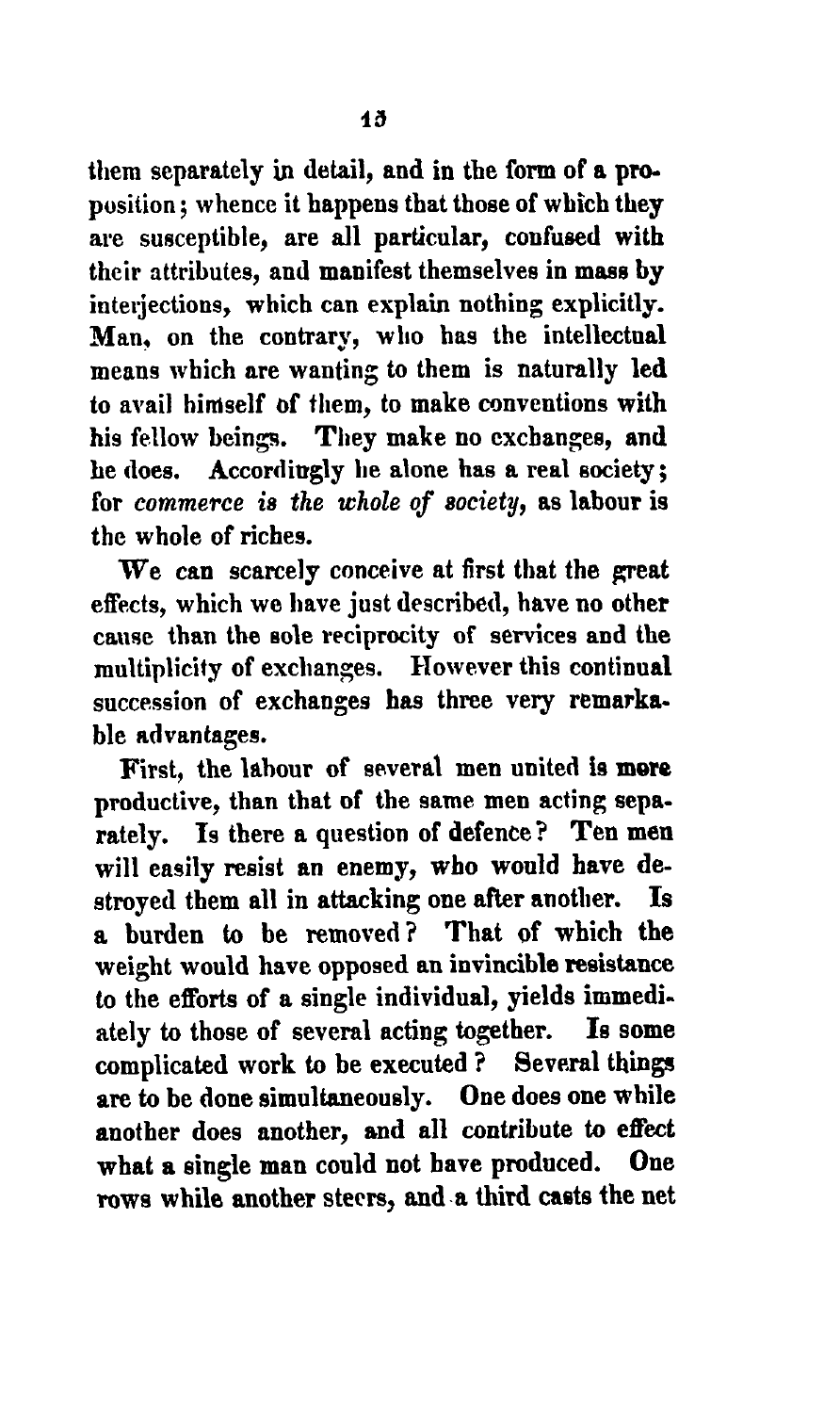**o***r* **harpoons the fish ; and thus they attain a succe**s**s impos**s**ible with**o**ut this concurrence***.*

**Secondly***,* **our knowle**g**e is our** m**ost preciou**s **acquisition***,* **since it is this that directs th**e **e**m**ployment.of our force, and renders it** m**ore fruitful***,* **in proportion to its greater soundness and extent.**m \_**Tow no** m**an is in a situation to** s**ee ev**e**ry thin**\_ **and it is much** m**ore** e**asy to learn t**h**an to invent.**m **But wh**e**n several** me**n co**mm**unicate to**g**ether***,* **that which on**e **has observed is soon known to all the others***,* **and it i**s **sufficien**t **a**m**on**\_**t the**m **that one i**s **found who is very in**g**enious, in order that precious** discoveries should promptly become the property of all. Intelligence then will increase much more ra**all. Inte**ll**igen***c***e then will increase** m**uch** m**ore rapidly, than in a s**ta**te of insulation***,* **without calculatin**g **that it** m**ay be preserved***,* **and consequentl**y **accu**m**u**la**t**e**d from** g**eneration to** \_**eneration ; and still without counting, what is clearly proved by the st**\_ **dy**\_ **our und**e**rs**ta**ndin**g**, that the invention** a**nd employ**m**ent of lan**g**ua**g**e and its si**g**ns***,* **which would not** ta**ke place without society***,* **furnish our** m**ind***s* **with many new** m**eans of co**m**bination and** ac**tion.**

**Thirdly, and this still** m**erits attention: when several** m**en labour r**ec**iprocally for on**e **another every one can devote hi**m**self exclusively** to th**e occupation for which he is fittest**\_ **whether fro**m **his natu**ra**l dispositions or fro**m **fortuitous circu**m**stan-** $\cos$  ; and thus he will succeed better. **the fisherman***,* **the shepherd, the labourer***,* **the artisan***,***---doin**g **e**ac**h a s**i**n**g**le thin**g--**wi**ll **become more ski**l**ful, wi**l**l lose less time***,* **and have** m**ore success. This i**s **what i**s **c**a**lled** th**e division of labour***,* **which**